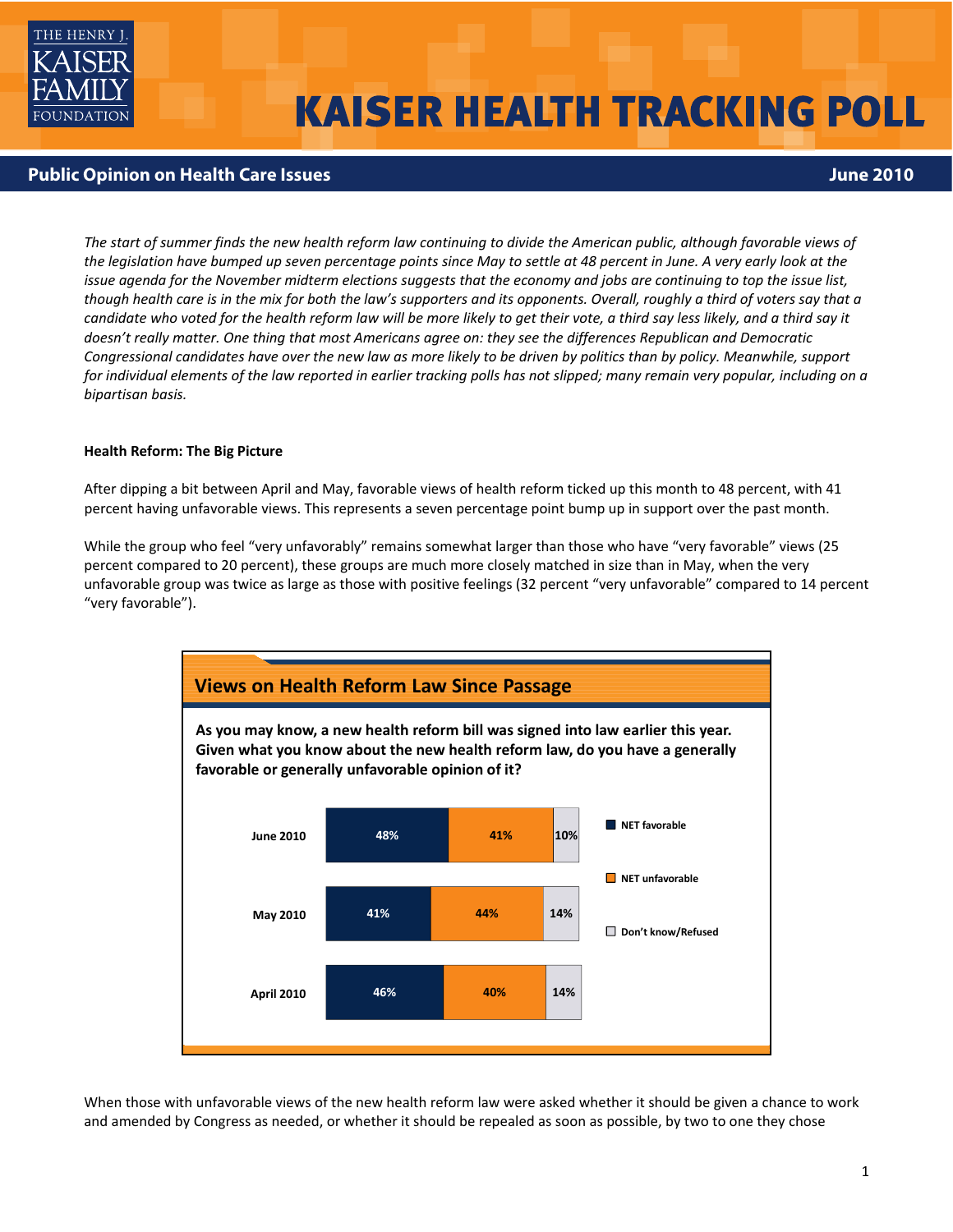repeal. Overall, then, 27 percent of Americans currently support repeal efforts, 12 percent say the law should be given a chance to work, and 48 percent have a favorable view of the new law.



Interestingly, unlike last month, tightening the screen to look at views only among the group who report being most likely to vote in the midterm elections does not significantly shift the balance of opinion on the new law.  $^1$ 

| As you may know, a new health reform bill was signed into law earlier this year. Given what you know about the new<br>health reform law, do you have a generally favorable or generally unfavorable opinion of it? |     |                 |                 |      |      |      |
|--------------------------------------------------------------------------------------------------------------------------------------------------------------------------------------------------------------------|-----|-----------------|-----------------|------|------|------|
|                                                                                                                                                                                                                    | All | RV <sup>1</sup> | LV <sup>1</sup> | Dem. | Ind. | Rep. |
| <b>INET Favorable</b>                                                                                                                                                                                              | 48% | 48%             | 49%             | 69%  | 49%  | 23%  |
| Very favorable                                                                                                                                                                                                     | 20  | 19              | 20              | 31   | 18   | 10   |
| Somewhat favorable                                                                                                                                                                                                 | 28  | 29              | 29              | 38   | 31   | 13   |
| <b>INET Unfavorable</b>                                                                                                                                                                                            | 41% | 42%             | 43%             | 19%  | 41%  | 69%  |
| Somewhat unfavorable                                                                                                                                                                                               | 16  | 16              | 14              | 14   | 15   | 19   |
| Very unfavorable                                                                                                                                                                                                   | 25  | 26              | 29              | 5    | 26   | 50   |
| Don't know/ Refused                                                                                                                                                                                                | 10% | 9%              | 8%              | 13%  | 11%  | 7%   |

 $1$  Sample included 1,066 self-identified registered voters and 840 self-identified likely voters. Likely voters were defined as those who said they were registered to vote and said that they always or nearly always vote in mid-term elections.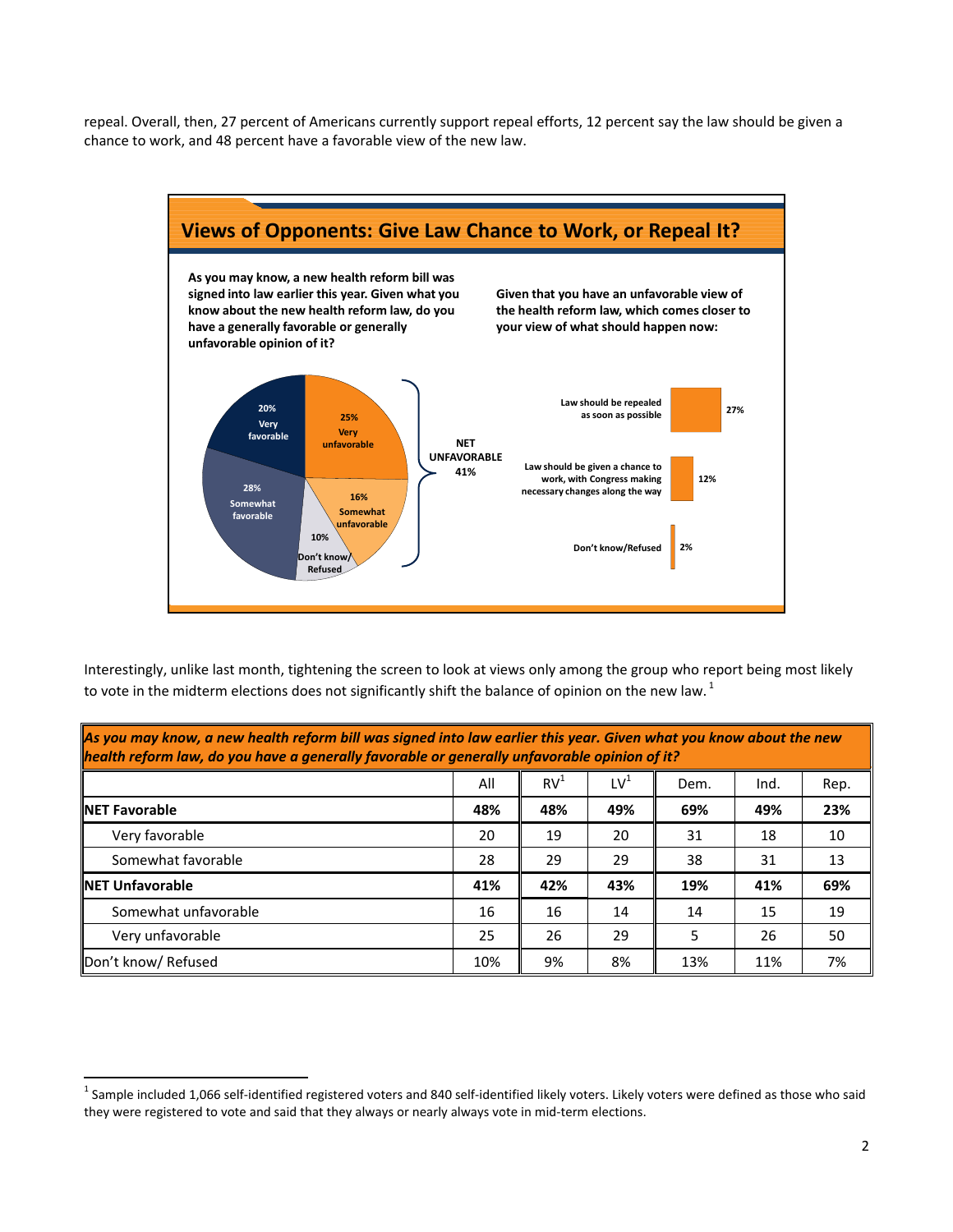## **An Early Look at the November Elections: Most Important Issue**

The midterm elections may seem to be zooming toward candidates and campaign staffers at lightning speed, but for a public just starting summer vacation season they are likely to seem fairly remote. An early look suggests that at this point, the November midterm elections are shaping up to be impacted by a number of different issues, with the economy in the lead but health care also in the mix. When voters were pressed to choose just one top issue economic concerns came out on top, with 29 percent naming either the economy or unemployment. In the next tier, 13 percent mentioned dissatisfaction with government, 12 percent mentioned health care and 9 percent each mentioned the Gulf Coast oil spill and the budget deficit. This sort of division across issues occurs among Republicans, Democrats and independents, though Republicans are more likely than Democrats to say they are most motivated by unhappiness with government and by the budget deficit.

| <b>Most Important Issue</b><br><b>{among registered voters}</b> | <b>All RV</b>   | Dem. | Ind. | Rep. | <b>Favorable</b><br>view of HCR | <b>Unfav/Give</b><br>chance to work | <b>Unfav/Repeal</b> |
|-----------------------------------------------------------------|-----------------|------|------|------|---------------------------------|-------------------------------------|---------------------|
| NET Economy and Unemployment                                    | 29%             | 33%  | 26%  | 25%  | 38%                             | 53%                                 | 26%                 |
| Economy                                                         | 17              | 19   | 16   | 14   | 22                              | 31                                  | 15                  |
| Unemployment                                                    | 12              | 14   | 10   | 11   | 16                              | 22                                  | 11                  |
| Dissatisfaction with government                                 | 13              | 5    | 13   | 19   | 8                               |                                     | 34                  |
| <b>Health care</b>                                              | 12 <sup>7</sup> | 14   | 12   | 10   | 19                              | 9                                   | 15                  |
| Gulf coast oil spill                                            | 9               | 9    | 10   | 8    | 11                              | 12                                  | 7                   |
| <b>Budget deficit</b>                                           | 9               | 7    | 8    | 13   | 8                               | 10                                  | 14                  |
| Wars in Iraq/Afghanistan                                        | 7               | 8    | 6    | 7    | 13                              | 8                                   | 3                   |
| Energy policy                                                   | 2               | 2    | 1    |      | 3                               | 0                                   | 0                   |

Health care, at least at this point, seems to be roughly equivalent in importance across these different groups: Overall, 10 percent of Republicans, 14 percent of Democrats and 12 percent of political independents say that health care will be their top issue in the fall.

At this relatively early point in terms of public attention, health care also ranks roughly the same in importance for supporters of the law as for its opponents. Overall, roughly 19 percent of those voters with favorable views of the law say that health care is their top voting issue, compared to 15 percent of those who want repeal, and 9 percent of those opponents who are willing to give the law a chance. The survey also suggests that the health care law is intertwined with a more widespread frustration with government: The top voting issue among the group that wants to repeal the new law is *dissatisfaction with government* (34 percent, compared to 15 percent in this group who name health care itself).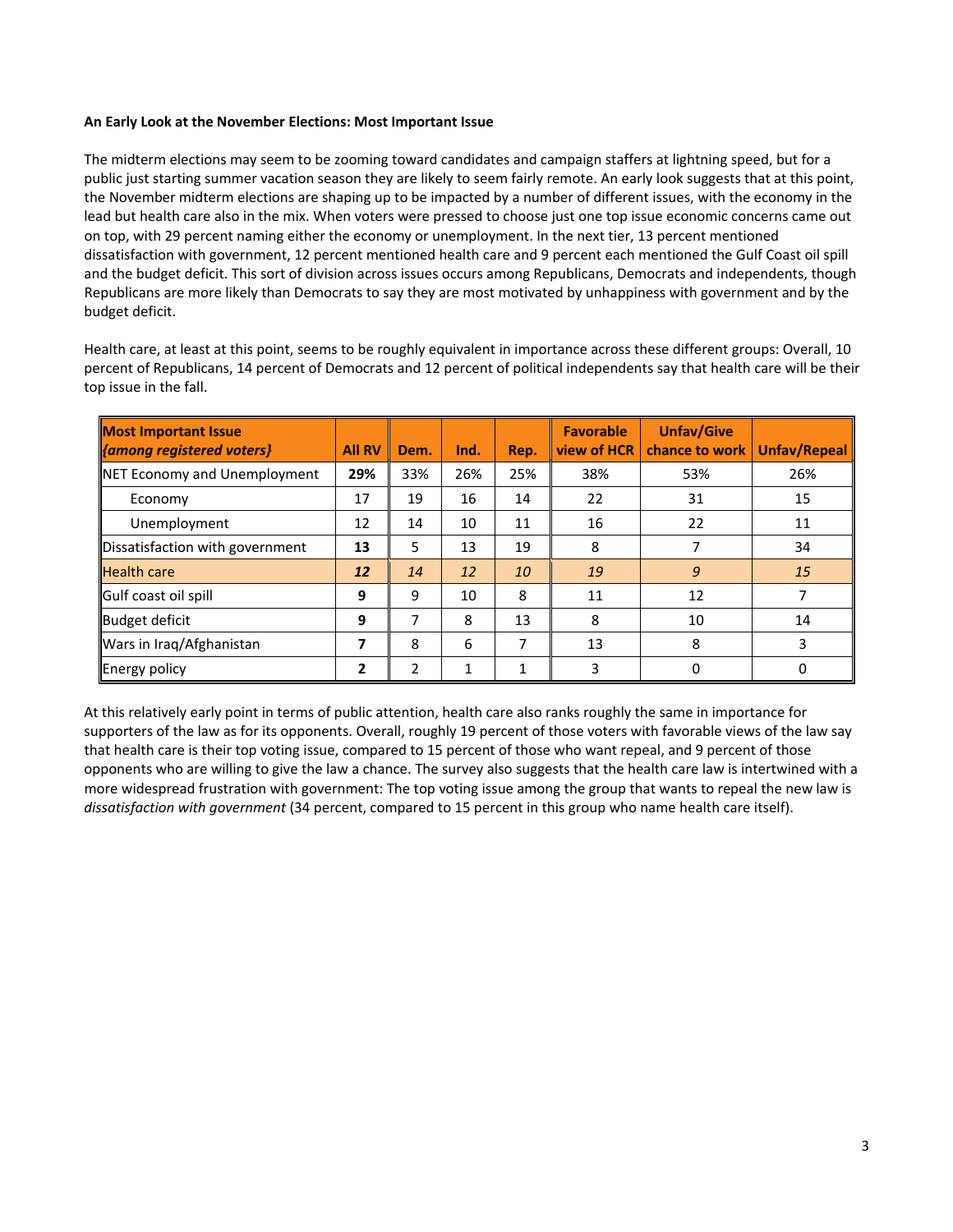## **An Early Look at the November Elections: Health Care Reform and the Vote**

Not surprisingly for a law whose merits have divided the public over the course of the past year, health care reform seems to be cutting both ways in the upcoming election. Overall, roughly a third of registered voters say that a candidate who supported health reform is more likely to get their vote, a third say less likely and a third say it doesn't make much difference to them. These figures obviously vary greatly by party identification, with 57 percent of Democrats registered to vote saying a vote for health reform will increase their support for a candidate, and 61 percent of Republicans registered to vote saying the opposite. As has been true for most of the recent debate, however, intensity is on the side of those opposed to the law: fully 46 percent of Republicans say a pro‐health reform vote makes them "much more likely to oppose" the candidate, compared to 31 percent of Democrats moved to be "much more likely to support". Independents, meanwhile, take the middle path, dividing a third‐ a third‐ and a third when it comes to whether a pro‐reform vote pushes them toward a candidate, against a candidate, or neither way.



The survey also included an open‐ended question asked of those who said health care was one of the issues that would be "extremely important" to their vote (a group representing 42 percent of registered voters) to find out what specifically about the issue was on their minds. Not surprisingly, most of this group mentioned something about the health reform law, generally dividing between positive and negative references. But about a third of the group mentioned health care issues more generally, without references to reform, ranging from the pressures of health care costs to seniors' issues to the health care needs of their own family.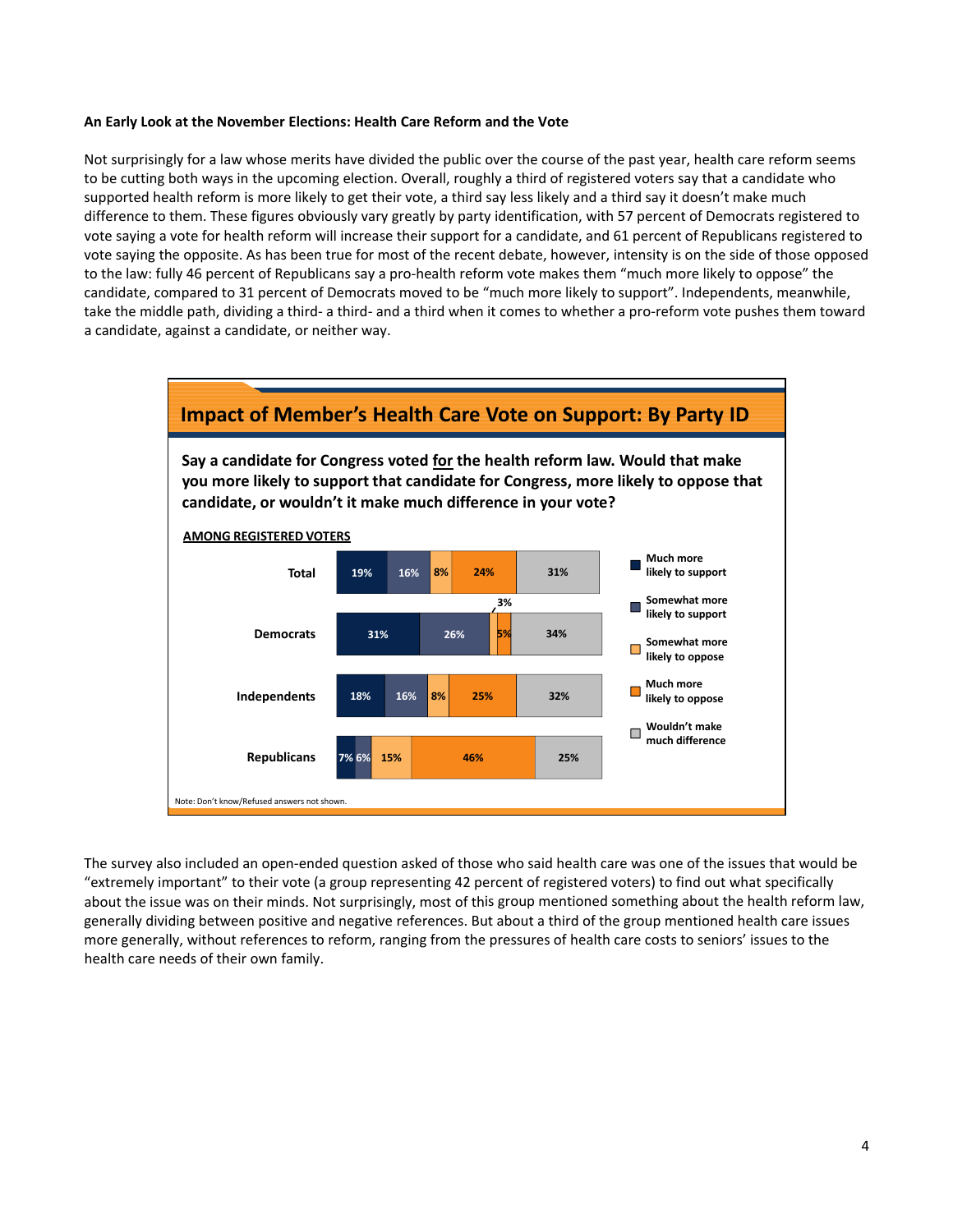### **Public Views Continuing Disagreements as More Politics Than Policy**

In another continuing hallmark of public opinion on health reform, a rare area of bipartisan agreement comes in public views of the ongoing disagreements between members of Congress from differing parties over the merits of the new reform law. Majorities of Americans in each political party say these disagreements stem more from an interest in scoring political points than from genuine policy disagreements over what is good for the country.

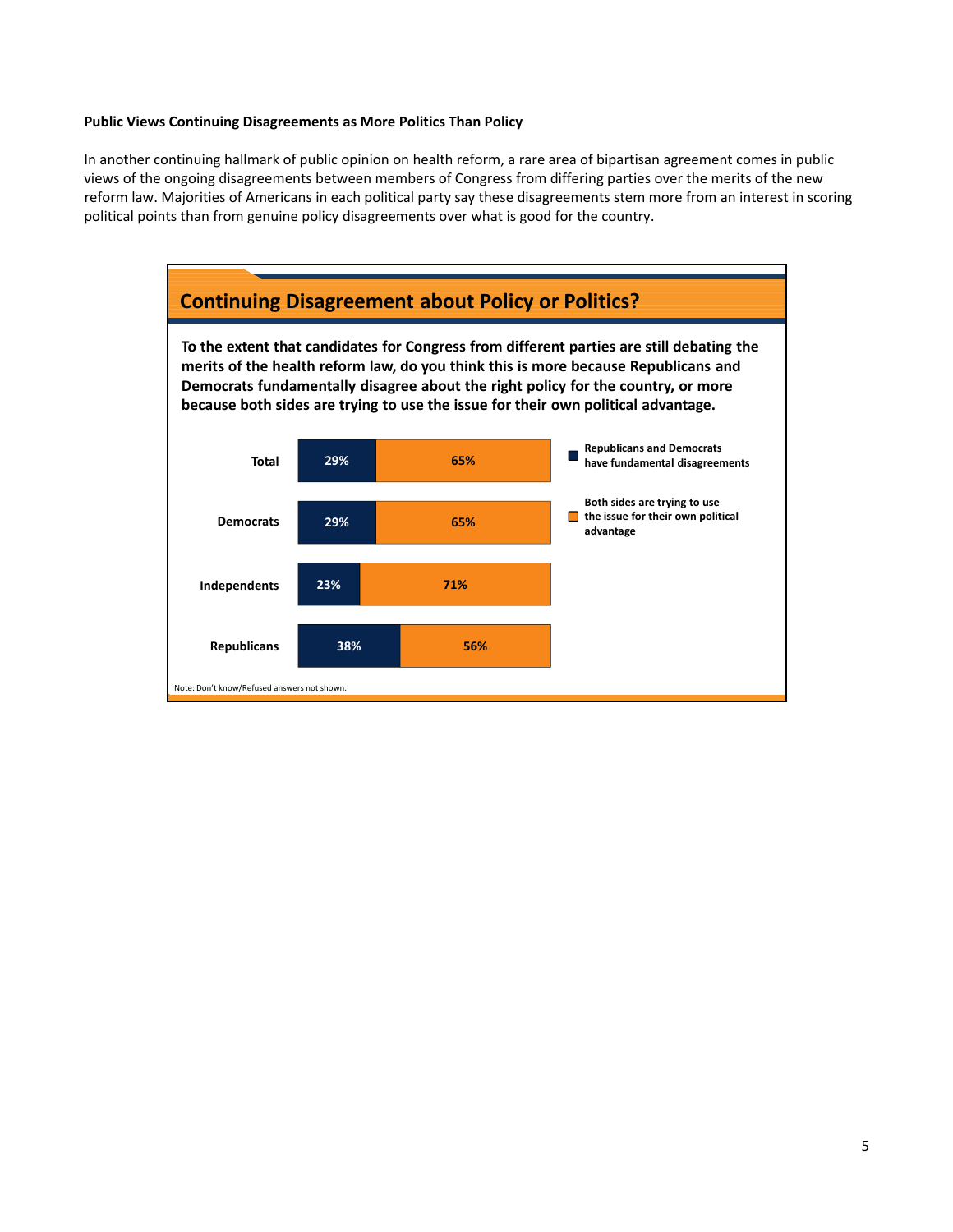### **Familiarity with Provisions of New Law**

A majority of Americans express familiarity with a wide range of provisions of the new health reform law. Among the most widely recognized benefits are the subsidies (72 percent recognize these are included in the law), the provisions requiring guaranteed issue (70 percent), and the ability to keep adult children on their parents' insurance policy until their mid‐ twenties (69 percent). Also widely acknowledged are the major new mandates and penalties for individuals (67 percent) and employers (70 percent). The only listed item that fewer than half the public recognizes as being in the law is the gender parity provision, which prohibits insurance companies from charging women higher premiums than men (48 percent).

| Percent Who Recognize Element is Included in Health Reform Law <sup>2</sup> |      |              |  |  |
|-----------------------------------------------------------------------------|------|--------------|--|--|
|                                                                             | June | <b>April</b> |  |  |
| Subsidy assistance to individuals                                           | 72%  | 75%          |  |  |
| Guaranteed issue                                                            | 70   | 64           |  |  |
| <b>Employer penalties</b>                                                   | 70   | 61           |  |  |
| Extend dependent coverage until age 26                                      | 69   | 70           |  |  |
| Individual mandate                                                          | 67   | 71           |  |  |
| Tax credits to small business                                               | 67   | 66           |  |  |
| <b>Medicaid expansion</b>                                                   | 66   | 64           |  |  |
| High risk pool for individuals with pre-existing conditions                 | 65   | 64           |  |  |
| Basic benefits package, defined by government                               | 64   | n/a          |  |  |
| Health insurance exchanges                                                  | 62   | 62           |  |  |
| Increase Medicare payroll tax on wealthy                                    | 62   | 66           |  |  |
| Limit increases in Medicare provider payments                               | 59   | 59           |  |  |
| Eliminating caps on lifetime benefits                                       | 59   | 56           |  |  |
| Gradually close the Medicare "doughnut hole"                                | 59   | 56           |  |  |
| Cadillac-plan tax on insurers                                               | 58   | 58           |  |  |
| Federal review of health plan premium increases                             | 58   | n/a          |  |  |
| Prohibit gender rating                                                      | 48   | 43           |  |  |

 $2$  Note that these descriptions are abbreviated for ease of presentation here. For example, rather than "guaranteed issue," the questionnaire item read "Prohibit insurance companies from denying coverage because of a person's medical history or health condition." See the topline (http://www.kff.org/kaiserpolls/8082.cfm) for full question wording.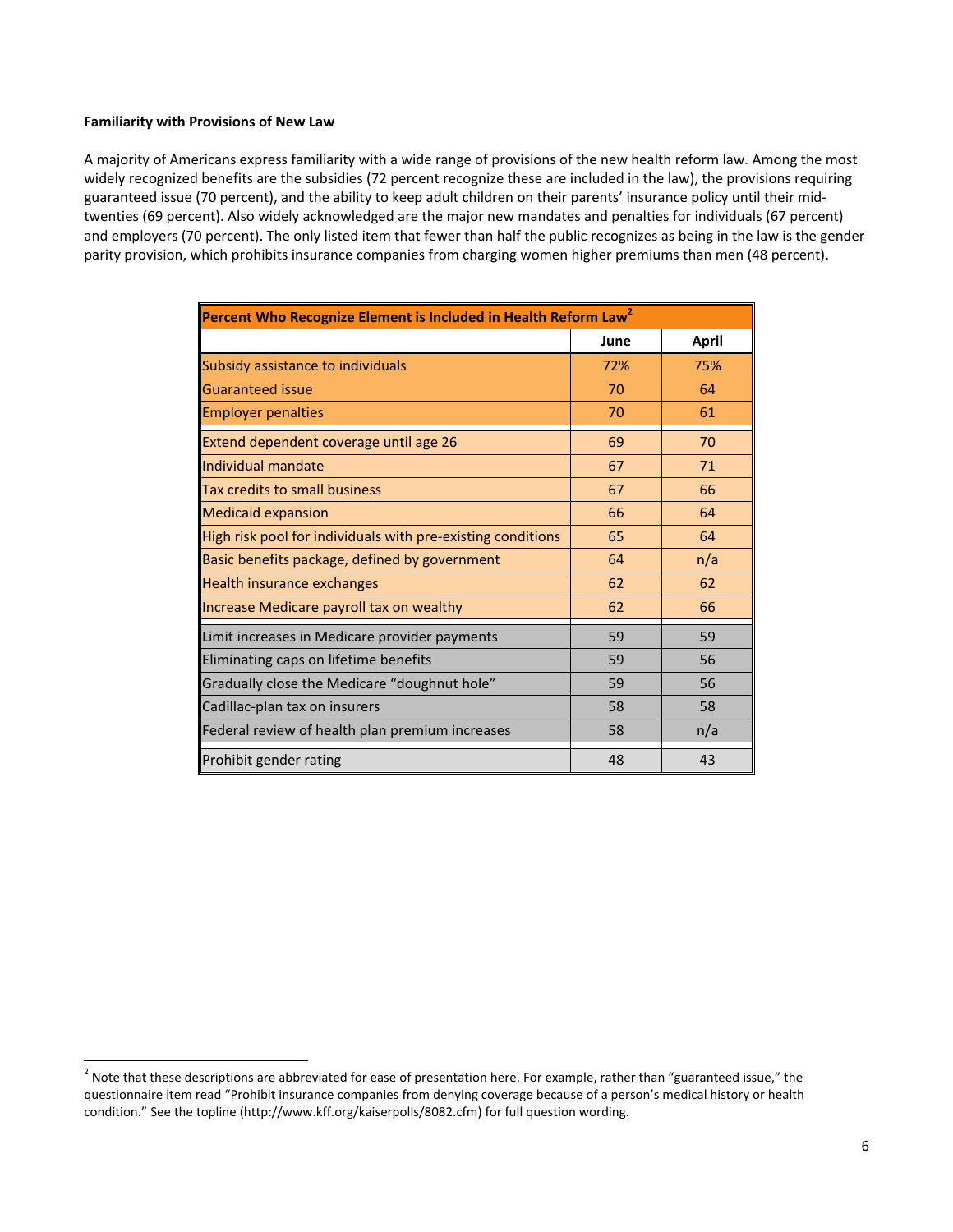## **Views of Individual Provisions**

As was true during debate over the reform law, many of the individual provisions of the package are quite popular. The concept of the health insurance exchanges, tax credits for small business and the gradual closing of the Medicare doughnut hole are all viewed favorably by at least eight in ten Americans. Another group of elements are each viewed favorably by seven in ten, including: the creation of short-term high risk pools, subsidy assistance for individuals to purchase health insurance and allowing children to stay on their parents' insurance until age 26.

By far the least popular element on the list below was the individual mandate, which is viewed favorably by about a third of Americans.

| For each element of the health reform law I name, please tell<br>me if your opinion of it is very favorable, somewhat favorable,<br>somewhat unfavorable, or very unfavorable? <sup>3</sup> | <b>Net</b><br><b>Favorable</b> | "Very"<br><b>Favorable</b> |
|---------------------------------------------------------------------------------------------------------------------------------------------------------------------------------------------|--------------------------------|----------------------------|
| Health insurance exchanges                                                                                                                                                                  | 87%                            | 54%                        |
| <b>Tax credits to small business</b>                                                                                                                                                        | 82                             | 49                         |
| Gradually closing the Medicare "doughnut hole"                                                                                                                                              | 81                             | 51                         |
| High risk pool for individuals with pre-existing conditions                                                                                                                                 | 78                             | 44                         |
| Subsidy assistance to individuals                                                                                                                                                           | 76                             | 42                         |
| Extend dependent coverage until age 26                                                                                                                                                      | 71                             | 47                         |
| <b>Medicaid expansion</b>                                                                                                                                                                   | 69                             | 37                         |
| Federal reviews of health plan premium increases                                                                                                                                            | 69                             | 34                         |
| <b>Guaranteed issue</b>                                                                                                                                                                     | 69                             | 45                         |
| Prohibit gender rating                                                                                                                                                                      | 65                             | 42                         |
| Eliminating caps on lifetime benefits                                                                                                                                                       | 64                             | 35                         |
| Increase Medicare payroll tax on wealthy                                                                                                                                                    | 61                             | 36                         |
| Basic benefits package, defined by government                                                                                                                                               | 59                             | 27                         |
| Limit increases in Medicare provider payments                                                                                                                                               | 58                             | 19                         |
| Cadillac-plan tax on insurers                                                                                                                                                               | 58                             | 28                         |
| <b>Employer penalties</b>                                                                                                                                                                   | 51                             | 27                         |
| lIndividual mandate                                                                                                                                                                         | 34                             | 14                         |

 $3$  Note that these descriptions are abbreviated for ease of presentation here. For example, rather than "guaranteed issue," the questionnaire item read "Prohibit insurance companies from denying coverage because of a person's medical history or health condition." See the topline (http://www.kff.org/kaiserpolls/8082.cfm) for full question wording.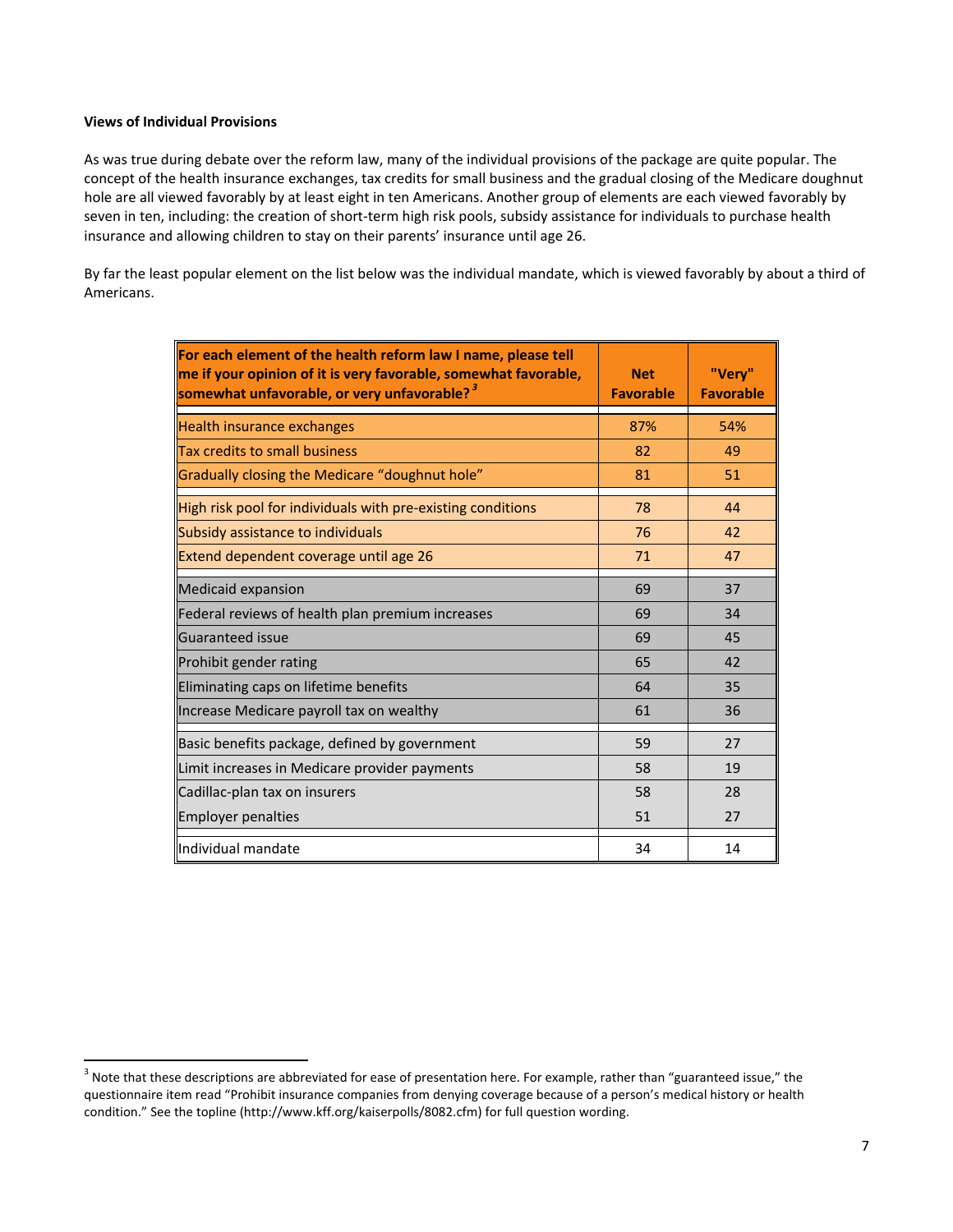As the following table shows, although all the provisions are more widely popular among Democrats than among Republicans, a number of elements receive majority support from all three groups, including political independents.

| <b>Favorability of Elements by Party ID</b>                 | All | Dem. | Ind. | Rep. |
|-------------------------------------------------------------|-----|------|------|------|
| Health insurance exchange                                   | 87% | 94%  | 88%  | 77%  |
| lTax credits to small business                              | 82  | 89   | 79   | 79   |
| Help close the Medicare doughnut hole                       | 81  | 96   | 77   | 71   |
| High-risk pool for individuals with pre-existing conditions | 78  | 85   | 78   | 67   |
| Subsidy assistance to individuals                           | 76  | 90   | 73   | 63   |
| Extending dependent coverage until age 26                   | 71  | 84   | 72   | 54   |
| Medicaid expansion                                          | 69  | 80   | 71   | 54   |
| Federal reviews of health plan premium increases            | 69  | 83   | 69   | 53   |
| <b>Guaranteed issue</b>                                     | 69  | 75   | 76   | 58   |
| Prohibit gender rating                                      | 65  | 75   | 69   | 60   |
| Eliminating caps on lifetime benefits                       | 64  | 67   | 70   | 57   |

**Increased Familiarity and the Possibility of Opinion Shift.** Overall views of the health reform law have been relatively stable for some time, but looking at the disjuncture between what people know about the law and what they like about it is one way to identify areas where opinion could shift as familiarity increases. Some of the biggest differences between favorable views and familiarity occur in relation to the health insurance exchanges and the gradual closing of the Medicare doughnut hole. In both cases, more than eight in ten favor the provisions, but closer to six in ten are aware the law includes each. In four other instances there are double digit gaps between the proportion who favor a provision and the proportion who are aware it is included in the new law, including the elimination of gender ratings, tax credits for small business, temporary high-risk pools and federal reviews of health plan premium increases. There are also areas where increased familiarity with the law's provisions could boost opposition, particularly in the case of the individual mandate and employer penalties.

| <b>Awareness and Views of Elements</b>                      | Yes, Law<br>will do this Favorable |     |
|-------------------------------------------------------------|------------------------------------|-----|
| Health insurance exchange                                   | 62%                                | 87% |
| Help close the Medicare doughnut hole                       | 59                                 | 81  |
| Prohibit gender rating                                      | 48                                 | 65  |
| <b>Tax credits for small business</b>                       | 67                                 | 82  |
| High-risk pool for individuals with pre-existing conditions | 65                                 | 78  |
| Federal reviews of health plan premium increases            | 58                                 | 69  |
| Employer penalties                                          | 70                                 | 51  |
| llIndividual mandate                                        | 67                                 | 34  |